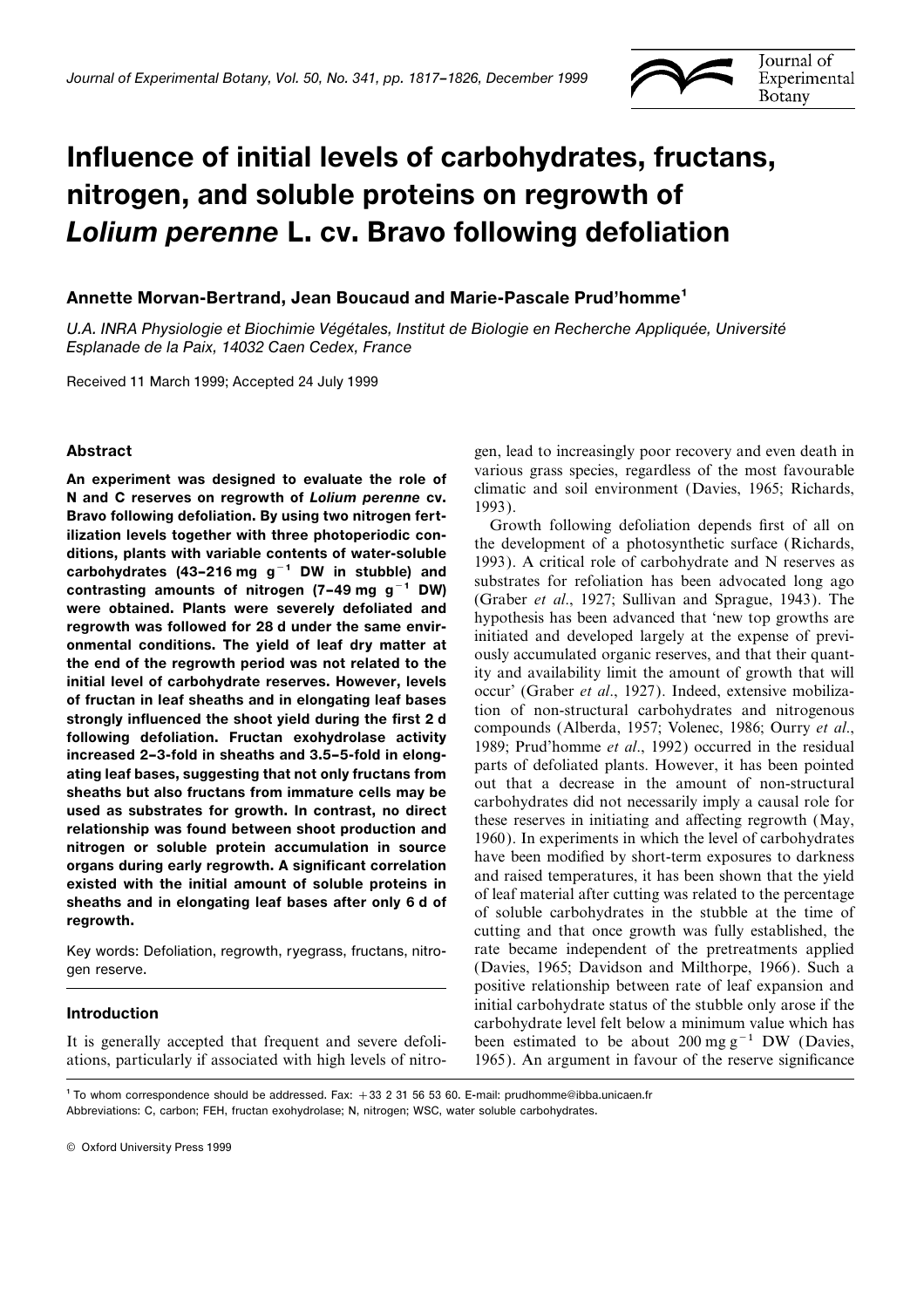### 1818 Morvan-Bertrand et al.

first suggested by Danckwerts and Gordon, who provided<br>evidence that some of the reserve C, labelled with <sup>14</sup>C,<br>was incorporated into new growth after defoliation<br>in the nutrient solution. The thermoperiod for regrowth w was incorporated into new growth after defoliation (Danckwerts and Gordon, 1987). Recently, steady-state labelling of all pre-defoliation or post-defoliation C summarized in Fig. 1. After defoliation, the residual material<br>showed that before the third day of regrowth, C supply (stubble) was composed of leaf sheaths and bases ant C source of leaf dry matter accumulation. Thereafter, entring level, immediately following defoliation and 2, 6 and growth zones relied more on current assimilate supply as 28 d later. Twenty-one plants were harvested leaves emerging from stubble became photosynthetically After 2, 6 and 28 d of regrowth, the production of leaf dry active (De Visser et al. 1997: Morvan-Bertrand et al. matter was estimated by summing the dry weight of el

stored in perennial tissues such as roots or stubble, Assays for enzyme activities were performed on fresh tissues.<br>allowing N to be supplied to the growing zones despite Weight of dry matter production was determined afte allowing N to be supplied to the growing zones despite Weight the reduced N untake by roots that usually occurred as drying. the reduced N uptake by roots that usually occurred as a response to defoliation (Volenec *et al.*, 1996). The Determination of total C and total N<br>relative contribution of remobilization and root uptake in supplying nitrogen to new leaves after defoliation<br>a continuous flow isotope mass spectrometer (Twenty-twenty, depends on the grass species (Thornton *et al.*, 1993). Europa Scientific Ltd, Crewe, UK) linked to a C/N analyser Moreover, the N status of the plant at the time of cutting (Roboprep CN, Europa Scientific Ltd, Crewe, UK). Moreover, the N status of the plant at the time of cutting is an important determinant of the extent to which mineral<br>
N uptake was down-regulated and of the subsequent<br>
dynamics of mobilization (Macduff *et al.*, 1989; Louahlia<br> *et al.*, 1999*b*). Given that carbohydrates repres dependence of shoot growth lasts longer for N than for filtrate was evaporated to dryness under vacuum. The ethanol C (De Visser *et al.*, 1997), it is likely that interactions and aqueous extracts were dissolved in water, pooled and occur between carbohydrates and nitrogen supply for the filtered with a 0.45  $\mu$ m nylon membrane (Gelma

of defoliation influences the rate of shoot production compounds (Smouter and Simpson, 1991). The columns were<br>throughout the regrowth period: secondly, to evaluate eluted with water and samples were concentrated under vac throughout the regrowth period; secondly, to evaluate eluted with water and samples were concentrated under vacuum<br>the relative influence of N recentrated is easily perstained and dissolved in water. Purified carbohydrates the relative influence of N reserves (i.e. soluble proteins,<br>the main N reserve of source organs in *Lolium perenne*;<br>Ourry *et al.*, 1989) and C reserves (i.e. fructans, the main<br>C reserve in *Lolium perenne*; Prud'homme and, thirdly, to analyse the fructan hydrolysis capacity of the tissues by measuring fructan exohydrolase (FEH) Soluble protein extraction and measurement<br>activity after defoliation. Plant tissue (5 g leaf sheath, 3 g elongating leaf bases) was

Seeds of *Lolium perenne* L. cv. Bravo were germinated and<br>grown for 8 weeks in a controlled environment with a light<br>intensity of 300 µmol photons m<sup>-2</sup> s<sup>-1</sup>, using a nutrient solution<br>intensity of 300 µmol photons m<sup>-2</sup> with 1 mM  $NH_4NO_3$  (treatments A, B and C) or with 0.2 mM  $NH<sub>4</sub>NO<sub>3</sub>$  (treatments A', B' and C') as described previously NO<sup>3</sup> (treatments A∞, B<sup>∞</sup> and C∞) as described previously Fructan exohydrolase (FEH) assay and product analysis (Gonzalez *et al*., 1989; Prud'homme *et al*., 1992). For 4 d before defoliation, plants were submitted to three different photoperiodic conditions. Plants were either placed in darkness passage through Sephadex G50, which also allowed the (treatments A and A'), grown with a 16 h photoperiod elimination of sucrose from the extract. This is of parti (treatments A and A $'$ ), grown with a 16 h photoperiod (treatments B and B $'$ ) or maintained under continuous light

for soluble carbohydrates accumulated in stubble was with roots and shoot meristematic zones in a nutrient solution<br>first suggested by Dangkwarts and Gordon who provided at  $5^{\circ}$ C (treatments C and C'). Eighty-four plan of light (16 h photoperiod) with all plants given 1 mM  $NH_4NO_3$  $23^{\circ}$ C (day) and  $18^{\circ}$ C (night). The different treatments are summarized in Fig. 1. After defoliation, the residual material active (De Visser *et al.*, 1997; Morvan-Bertrand *et al.*, matter was estimated by summing the dry weight of elongating<br>1999).<br>Adaptation to defoliation in many grass species also above the cutting level. For the determin

occur between carbohydrates and nitrogen supply for the filtered with a 0.45  $\mu$ m nylon membrane (Gelman Sciences,<br>growth of new leaves.<br>The specific objectives of this study were, firstly, to<br>determine whether plant N an an internal standard, quantified using a refractive index detector (Guerrand et al., 1996).

ground at a ratio of 1 cm<sup>3</sup> g<sup>-1</sup> FW in 50 mM citrate-phosphate **Materials and methods** buffer (pH 5.7) at  $4^{\circ}$ C containing 5 mM dithiothreitol (DTT). The homogenate was centrifuged at 20 000 *g* for 10 min and the Plant material and culture supernatant was adjusted to a ratio of 2 cm<sup>3</sup> g<sup>−1</sup> FW. Protein<br>Seeds of *Lolium naranna* L cy. Brayo were germinated and was measured according to the procedure of Bradford, using a

importance since inhibition of *in vitro* FEH activity by sucrose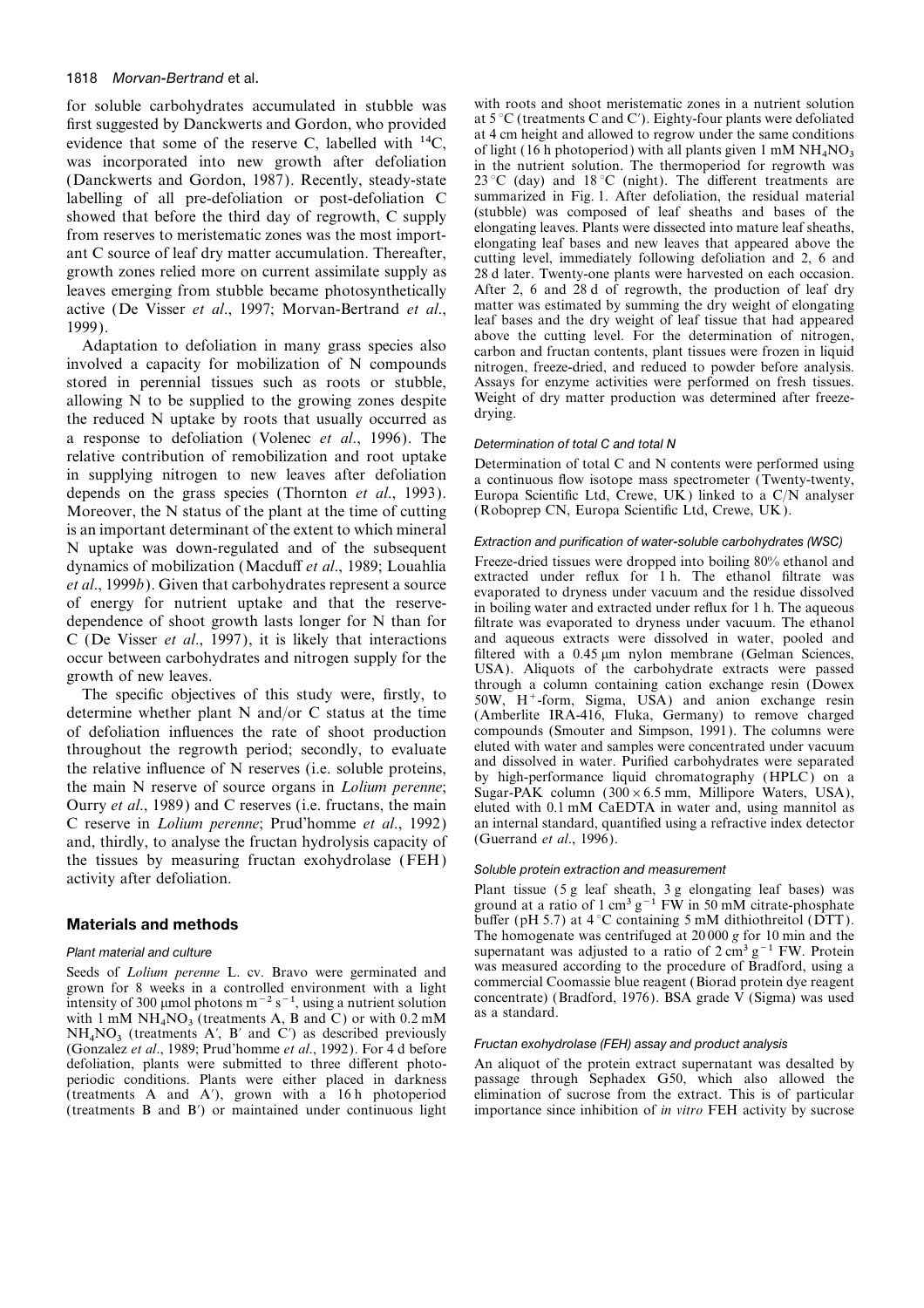

**Fig. 1.** Experimental system used to study the effects of different initial levels of N and C compounds on regrowth after defoliation in *Lolium perenne*. Plants were grown for 8 weeks on two nitrogen levels (A, B, C: 1 mM NH<sub>4</sub>NO<sub>3</sub>; A', B', C': 0.2 mM NH<sub>4</sub>NO<sub>3</sub>). Plants were then submitted<br>to three different photoperiodic conditions for 4.4 hefore being defelia to three different photoperiodic conditions for 4 d before being defoliated (A, A′: darkness; B, B′: 16 h daylength; C, C′: continuous light and roots at 5 °C). For all the treatments, the regrowth occurred in a photoperiod of 16 h on a medium containing 1 mM  $NH<sub>4</sub>NO<sub>3</sub>$ .

has been reported for a range of species (Simpson and Bonnett,<br>1993; Marx *et al.*, 1997). The assay mixture consisted of<br>100 mm<sup>3</sup> enzyme extract and 100 mm<sup>3</sup> of a solution of high-<br>molecular weight fructan (16 mg mm<sup>-3</sup> *perenne* (Morvan *et al.*, 1997). Triplicate samples were run resulted in plants with a root dry matter which was about together with duplicate enzyme blanks (no substrate). After 2 times higher than in plants grown on 1 mM NH<sub>4</sub>NO<sub>3</sub>. incubation at 30 °C for 4 h, 100 mm<sup>3</sup> mannitol (1 g dm<sup>-3</sup>) was Consequently, the ratio of shoot to root added to the assay mixture and the reaction was stopped by<br>below 0.40 in the high N plants and over 0.53 in the low<br>boiling for 5 min. The samples were stored at  $-20^{\circ}$ C until<br>further processing. Samples of 200 mm<sup>3</sup> w column filled with cation exchange resin (Dowex 50W,  $H^+$ form), anion exchange resin (Amberlite IRA 416, formate form) when grown on high nitrogen nutrition and 11–12 per and C18-modified silica (Millipore Waters, USA) to remove plant when grown in low nitrogen conditions and C18-modified silica (Millipore Waters, USA) to remove<br>charged compounds, proteins, lipids, and pigments (Smouter<br>and Simpson, 1991), as described previously (Guerrand *et al.*,<br>1996). Fructose in the assay mixture was

effects were analysed by ANOVA (StatView, 4.02). Significant differences are reported for  $P < 0.05$ . The correlations between treatments. initial parameters and regrowth after defoliation were analysed by Spearman correlations (StatView, 4.02). A non-parametric *Biochemical parameters*: Low N treatment prior to defoli-<br>correlation was used because the data were not normally ation, decreased the total nitrogen concentrati

ant effect on root dry matter without affecting significantly 100% of the increase in WSC. The C treatments also had

Growth on low nitrogen nutrition  $(0.2 \text{ mM } NH_A NO_3)$  $NO<sub>3</sub>$ .

by HPLC on the Sugar-PAK column under the conditions or on the number of tillers per plant. However, the mass defined above for WSC analysis.  $\qquad \qquad$  of the elongating leaf base fraction increased with increas-Statistical data analysis<br>
The experiments consisted of two nitrogen levels and three<br>
photoperiod (Table 1). New shoot growth occurs in<br>
the immature base of the elongating grass leaf with most<br>
photoperiodic treatments.

analysed tissues (Tables 2–4) and decreased the soluble **Results** protein content in elongating leaf bases (Table 2) and in leaf sheaths (Table 3). In contrast, the total concentration Effects of C and N treatments on morphogenetic and<br>biochemical parameters<br>biochemical parameters<br>effect was particularly marked for fructans, which were *Morphogenetic parameters*: N treatments had an import- between 2- and 10-fold higher and represented up to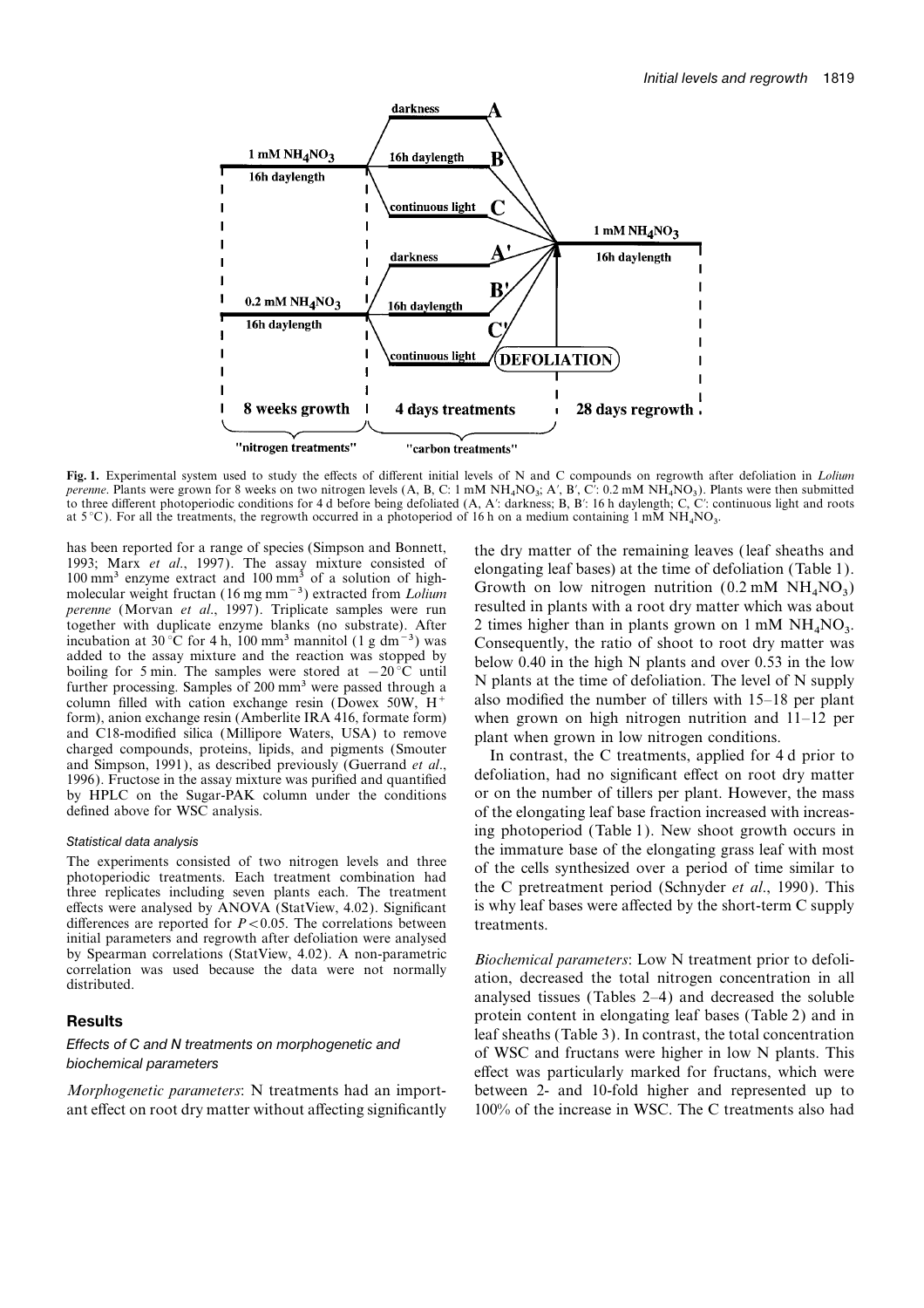### 1820 Morvan-Bertrand et al.

**Table 1.** *Amount of dry matter of roots, leaf sheaths and elongating leaf bases, shoot–root dry matter ratio, and number of tillers per plant of* Lolium perenne *after the treatments described in Fig. 1*

Values are means of three replicates. The significant level of differences (*P*) analysed by ANOVA is reported: n.s., non significant, \**P*≤0.05; \*\**P*≤0.01; \*\*\**P*≤0.001, with *n*=18.

| Treatments           |                     | mg DW per tiller |         | Tiller number per plant |                  |      |
|----------------------|---------------------|------------------|---------|-------------------------|------------------|------|
| 'Nitrogen'           | 'Carbon'            | Roots            | Sheaths | Elongating leaf bases   | Shoot-root ratio |      |
| $1 \text{ mM}$       | A                   | 23.0             | 8.61    | 3.53                    | 0.53             | 18.7 |
| $1 \text{ mM}$       | B                   | 14.7             | 9.22    | 3.57                    | 0.88             | 15.4 |
| $1 \text{ mM}$       | C                   | 19.3             | 10.07   | 5.04                    | 0.78             | 15.3 |
| $0.2 \text{ mM}$     | A'                  | 55.7             | 8.56    | 2.56                    | 0.19             | 11.2 |
| $0.2 \text{ mM}$     | B'                  | 45.4             | 13.67   | 5.22                    | 0.40             | 12.0 |
| $0.2 \text{ mM}$     | $\mathrm{C}^\prime$ | 55.4             | 13.72   | 6.21                    | 0.36             | 12.1 |
| Source of variance   |                     |                  |         |                         |                  |      |
| 'Nitrogen' treatment |                     | ***              | n.s.    | n.s.                    | ***              | **   |
| 'Carbon' treatment   |                     | n.s.             | n.s.    | ***                     | n.s.             | n.s. |

**Table 2.** *Concentration (mg g*−1 *DW) of total nitrogen, soluble protein, total carbon, WSC, and fructans in elongating leaf bases of* Lolium perenne *after the treatments described in Fig. 1*

Values are means of three replicates. The significant level of differences (*P*) analysed by ANOVA is reported: n.s., non significant, \**P* ≤0.05; \*\**P*≤0.01; \*\*\**P*≤0.001, with *n*=18.

| Treatments                |              | In elongating leaf bases (mg $g^{-1}$ DW) |                  |        |            |          |  |
|---------------------------|--------------|-------------------------------------------|------------------|--------|------------|----------|--|
| 'Nitrogen'                | 'Carbon'     | Nitrogen                                  | Soluble proteins | Carbon | <b>WSC</b> | Fructans |  |
| $1 \text{ mM}$            | A            | 87.2                                      | 35.1             | 352    | 32.3       | 15.6     |  |
| $1 \text{ mM}$            | B            | 58.7                                      | 39.5             | 378    | 109        | 46.3     |  |
| $1 \text{ mM}$            | C            | 54.4                                      | 43.5             | 395    | 146        | 88.6     |  |
| $0.2 \text{ }\mathrm{mM}$ | $\mathbf{A}$ | 41.7                                      | 20.3             | 382    | 100        | 28.8     |  |
| $0.2 \text{ }\mathrm{mM}$ | B'           | 13.7                                      | 22.6             | 407    | 231        | 165      |  |
| $0.2 \text{ }\mathrm{mM}$ | C'           | 18.2                                      | 31.0             | 408    | 242        | 163      |  |
| Source of variance        |              |                                           |                  |        |            |          |  |
| 'Nitrogen' treatment      |              | ***                                       | ***              | ***    | ***        | ***      |  |
| 'Carbon' treatment        |              | ***                                       | n.s.             | ***    | ***        | ***      |  |

**Table 3.** *Concentration (mg g*−1 *DW) of total nitrogen, soluble protein, total carbon, WSC, and fructans in leaf sheaths of* Lolium perenne *after the treatments described in Fig. 1*

Values are means of three replicates. The significant level of differences (*P*) analysed ANOVA is reported: n.s., non significant, \**P*≤0.05; \*\**P*≤0.01; \*\*\**P*≤0.001, with *n*=18.

| Treatments                |              | In leaf sheaths (mg $g^{-1}$ DW) |                  |        |            |          |  |
|---------------------------|--------------|----------------------------------|------------------|--------|------------|----------|--|
| 'Nitrogen'                | 'Carbon'     | Nitrogen                         | Soluble proteins | Carbon | <b>WSC</b> | Fructans |  |
| $1 \text{ mM}$            | A            | 29.9                             | 6.26             | 363    | 48.5       | 24.4     |  |
| $1 \text{ mM}$            | B            | 33.0                             | 8.60             | 358    | 69.0       | 40.7     |  |
| $1 \text{ mM}$            | C            | 34.1                             | 14.0             | 372    | 134        | 67.2     |  |
| $0.2 \text{ }\mathrm{mM}$ | $\mathbf{A}$ | 7.03                             | 4.21             | 372    | 117        | 81.1     |  |
| $0.2 \text{ mM}$          | B'           | 3.55                             | 3.65             | 382    | 170        | 141      |  |
| $0.2 \text{ mM}$          | C'           | 7.98                             | 8.13             | 388    | 203        | 160      |  |
| Source of variance        |              |                                  |                  |        |            |          |  |
| 'Nitrogen' treatment      |              | ***                              | ***              | ***    | ***        | ***      |  |
| 'Carbon' treatment        |              | *                                | **               | ***    | ***        | ***      |  |

C, WSC and fructans in elongating leaf bases (Table 2), amounts of fructans by 1.6-fold in leaf sheaths, over leaf sheaths (Table 3) and roots (Table 4). Compared to 3-fold in elongating leaf bases, and between 1.3- and standard photoperiodic conditions (treatments B, B<sup>'</sup>), 2-fold in roots, irrespective of N nutrition. By contrast,

a highly significant effect on the total concentrations of complete darkness (treatments A, A $\prime$ ) decreased the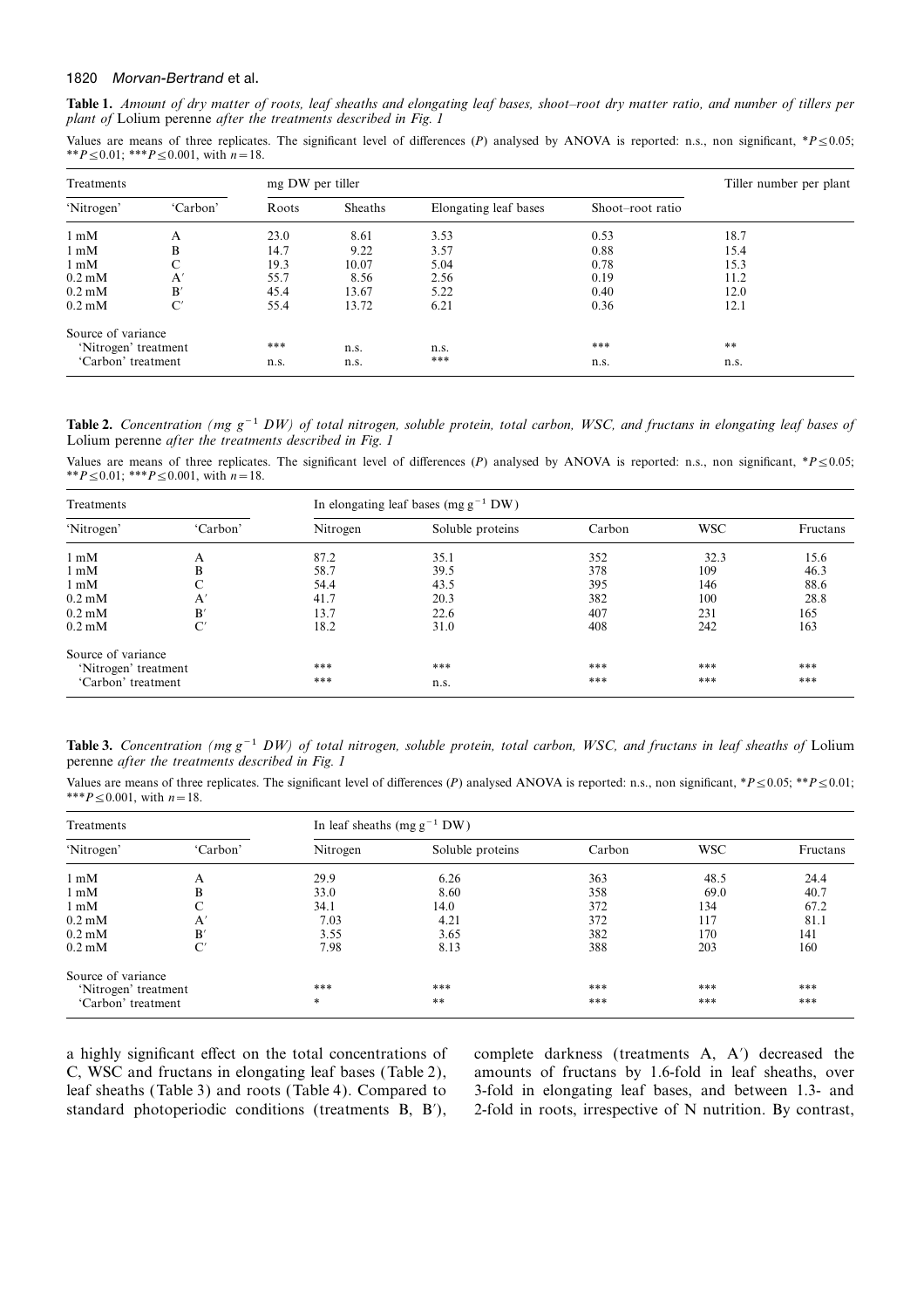**Table 4.** *Concentration (mg g*− *DW) of total nitrogen, total carbon, WSC, and fructans in roots of* Lolium perenne *after the treatments described in Fig. 1*

Values are means of three replicates. The significant level of differences (*P*) analysed by ANOVA is reported: n.s., non significant, \**P*≤0.05; \*\**P*≤0.01; \*\*\**P*≤0.001, with *n*=18.

| Treatments           |               | In roots (mg $g^{-1}$ DW) |        |      |          |  |
|----------------------|---------------|---------------------------|--------|------|----------|--|
| 'Nitrogen'           | 'Carbon'      | Nitrogen                  | Carbon | WSC  | Fructans |  |
| $1 \text{ mM}$       | А             | 32.2                      | 408    | 8.49 | 6.21     |  |
| $1 \text{ mM}$       | B             | 31 1                      | 415    | 21.5 | 13.6     |  |
| $1 \text{ mM}$       | C             | 373                       | 405    | 59.7 | 32.3     |  |
| $0.2 \text{ mM}$     | A'            | 17.7                      | 412    | 78.9 | 66.5     |  |
| $0.2 \text{ mM}$     | B'            | 14.3                      | 416    | 118  | 89.6     |  |
| $0.2 \text{ mM}$     | $\mathsf{C}'$ | 15.9                      | 416    | 150  | 74.9     |  |
| Source of variance   |               |                           |        |      |          |  |
| 'Nitrogen' treatment |               | ***                       | n.s.   | ***  | ***      |  |
| 'Carbon' treatment   |               | $\ast$                    | n.s.   | ***  | n.s.     |  |

continuous illumination (treatments  $C, C'$ ) increased the fructan contents by 1.6-, 1.9- and 2.3-fold in leaf sheaths, elongating leaf bases and roots, respectively, in the high N plants only.

### Effects of size of N or C reserve on soluble proteins, WSC, fructans, and FEH activity during regrowth

The two nitrogen treatments together with the three photoperiodic conditions resulted in plants with contrasting sizes of C reserve (24–160 mg g<sup>-1</sup> DW fructans in leaf sheaths, 15–165 in elongating leaf bases, and 6–89 in roots) and N reserve  $(3-14 \text{ mg g}^{-1}$  DW soluble proteins in leaf sheaths and 20–43 in elongating leaf bases). Plants were defoliated and regrowth was followed for 28 d in the same environmental conditions, i.e. plants received an optimal N supply and were subjected to a **Fig. 3.** Changes in the contents of WSC (mg g<sup>-1</sup> DW) in leaf sheaths (○) and in elongating leaf bases (●) of *Lolium perenne* during 28 d of

N plants in their soluble protein time-course as a response mean of three replicate determination (Fig. 2). In high N plants, soluble protein when larger than the symbol. to defoliation (Fig. 2). In high N plants, soluble protein concentrations decreased in elongating leaf bases until day 2 and then increased. The changes in soluble protein concentration was not restored after the decline during concentrations were similar, irrespective of the pre- the first 6 d. defoliation C treatment. In leaf sheaths of high N plants, Depletion of carbohydrates was essentially due to a soluble protein concentrations also decreased transiently decline in fructan concentrations (Fig. 4). At the time of indicating net hydrolysis, but only in plants that had been defoliation, fructans represented 50–83% and 29–71% of subjected to light before defoliation (treatments B and the WSC in leaf sheaths and elongating leaf bases, respect-C). In contrast, soluble protein concentrations of low N ively. During the first 2 d of regrowth, fructan contents plants were initially low and increased progressively over decreased by  $77+4\%$  in both leaf tissues. The extent of the 28 d recovery period in both leaf tissues. their decline (mg g<sup>-1</sup> DW) was then highly and positively

N plants) or the first 6 d (low N plants) of regrowth in concentrations. leaf bases (Fig. 3). The WSC concentrations increased In contrast, restoration of fructan contents in leaf thereafter. The same trend also occurred in leaf sheaths tissues occurred independently of the initial C status of of the high N plants, but in low N plants, the WSC the plants. The enhancement of fructans was approxi-



Fig. 2. Changes in the contents of soluble proteins (mg  $g^{-1}$  DW) in leaf sheaths ( $\circ$ ) and in elongating leaf bases ( $\bullet$ ) of *Lolium perenne* during 28 d of regrowth. Plants were defoliated after being treated (A, B, C, A $'$ , B $'$ , C $'$ ) according to the conditions described in Fig. 1. Each value is the mean of three replicate determinations. Vertical bars indicate  $\pm$  SE when larger than the symbol.



16 h photoperiod. (C) and in elongating leaf bases (O) of *Lolium perenne* during 28 d of<br>There were marked differences between low N and high<br>N plants in their soluble protein time-course as a response<br>N plants in their

WSC concentrations declined during the first 2 d (high correlated  $(r=0.999; P \le 0.001)$ ) with the initial fructan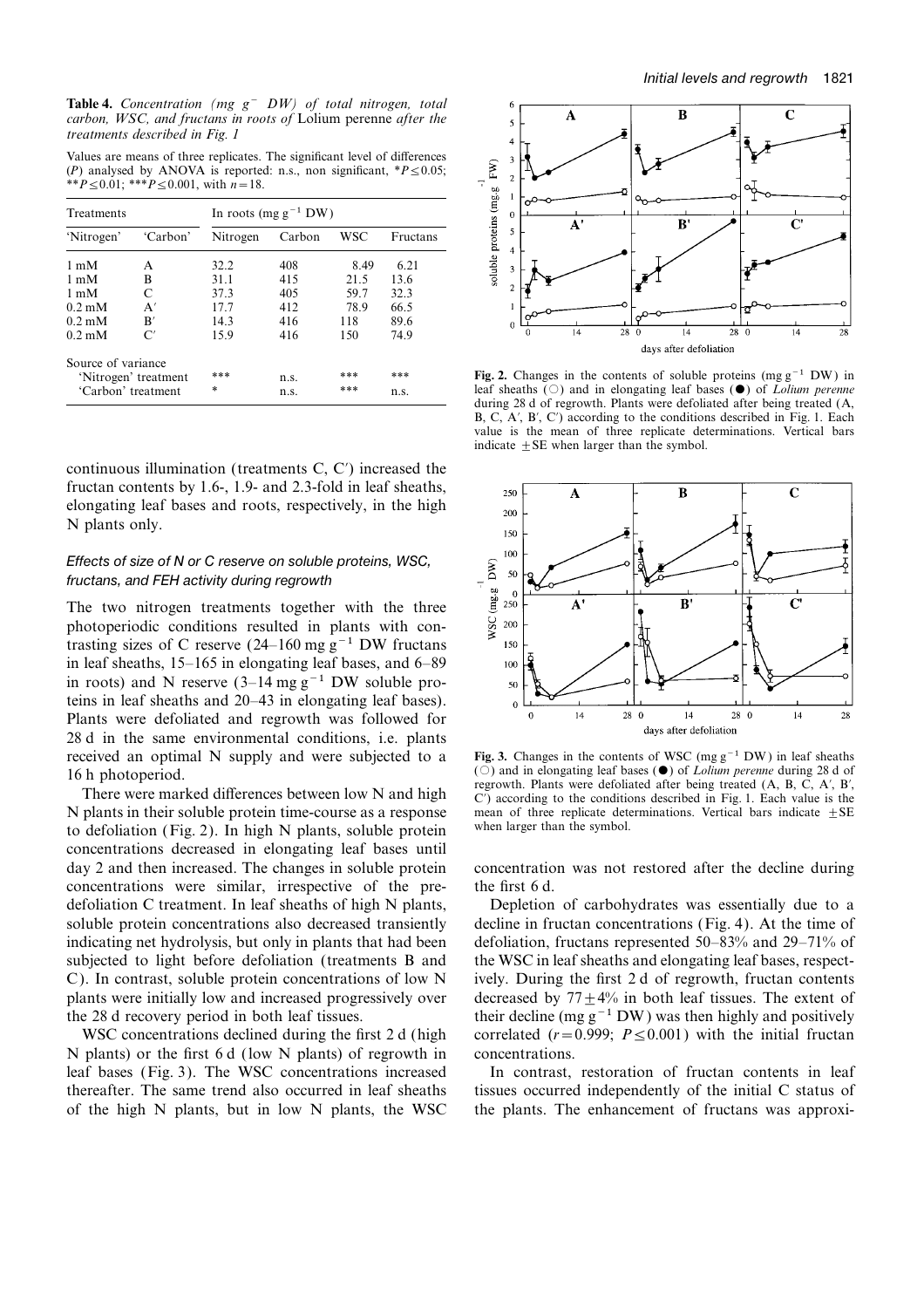

( $\circ$ ) and in elongating leaf bases ( $\bullet$ ) of *Lolium perenne* during 28 d of<br>regrowth. Plants were defoliated after being treated (A, B, C, A', B',<br>C') according to the conditions described in Fig. 1. Each value is the<br>m mean of three replicate determinations. Vertical bars indicate  $\pm$  SE

bases. Therefore, at the end of the regrowth period, soluble protein, C, WSC, fructan content of source fructan concentrations reached similar values (31 mg g<sup>−1</sup> mgans) and the production of leaf dry matter throughout fr



**Fig. 5.** Changes in FEH activity (nkat g<sup>-1</sup> FW) in leaf sheaths (○) and in elongating leaf bases ( $\bullet$ ) of *Lolium perenne* during 28 d of regrowth. Plants were defoliated after being treated (A, B, C, A', B', C') according to the conditions described in Fig. 1. Each value is the mean of three replicate determinations. Vertical bars indicate  $\pm$ SE when larger than the symbol.

 $(r=0.797, P \le 0.01)$  with the initial level of FEH activity in both leaf tissues.

### Determinants of regrowth yield

Leaf dry matter production during regrowth is given in Table 5. The low N supply before defoliation did not affect the early leaf regrowth or the final shoot production (mg DW per tiller), but it decreased the leaf yield between the 2nd and the 6th days of regrowth. In contrast, the C pretreatment highly influenced leaf regrowth during the first 2 d following defoliation. Leaf production of plants C and C' was almost 2-fold higher than shoot growth in plants A and A' (darkness). This effect was also apparent on day 6 after defoliation. At the end of regrowth period, **Fig. 4.** Changes in the contents of fructans (mg g<sup>-1</sup> DW) in leaf sheaths however, leaf dry matter yield could not be related any (○) and in elongating leaf bases (●) of *Lolium perenne* during 28 d of longer to the N a

when larger than the symbol. **possible correlations were analysed between parameters** describing the initial state of the plants at the time of mately 200% in leaf sheaths and 390% in elongating leaf defoliation (number of tillers per plant, dry weights, N, soluble protein, C, WSC, fructan content of source DW in leaf sheaths and 54 mg g<sup>-1</sup> DW in elongating leaf<br>bases), irrespective of the treatment applied to the plants<br>prior to defoliation altered the shoot: root ratio (Table 1),<br>prior to defoliation.<br>The enzyme responsibl to which FEH increased was not related to the extent to<br>which fructans were depleted (Fig. 4) but was correlated and per plant. WSC of roots also had no influence on the<br>shoot yield. In contrast, a highly significant relat was found between initial elongating leaf bases dry matter,

**Table 5.** *Production of leaf dry matter (mg DW per tiller) 2, 6, and 28 d after defoliation of* Lolium perenne *previously treated as in Fig. 1*

Values are means of three replicates. The significant level of differences (*P*) analysed by ANOVA is reported: n.s., non significant, \**P*≤0.05; \*\**P*≤0.01; \*\*\**P*≤0.001, with *n*=18.

| Treatments           |                | Regrowth (mg DW per tiller) |      |      |  |
|----------------------|----------------|-----------------------------|------|------|--|
| 'Nitrogen'           | 'Carbon'       | 12 <sup>2</sup>             | J6   | J28  |  |
| $1 \text{ mM}$       | A              | 4.79                        | 12.8 | 56.7 |  |
| $1 \text{ mM}$       | B              | 7.17                        | 17.2 | 59.8 |  |
| $1 \text{ mM}$       | C              | 8.22                        | 22.2 | 59.5 |  |
| $0.2 \text{ mM}$     | A'             | 5.02                        | 10.6 | 48.8 |  |
| $0.2 \text{ mM}$     | B'             | 8.04                        | 14.4 | 51.3 |  |
| $0.2 \text{ mM}$     | $\mathcal{C}'$ | 9.89                        | 17.0 | 57.0 |  |
| Source of variance   |                |                             |      |      |  |
| 'Nitrogen' treatment |                | n.s.                        | **   | n.s. |  |
| 'Carbon' treatment   |                | ***                         | ***  | n.s. |  |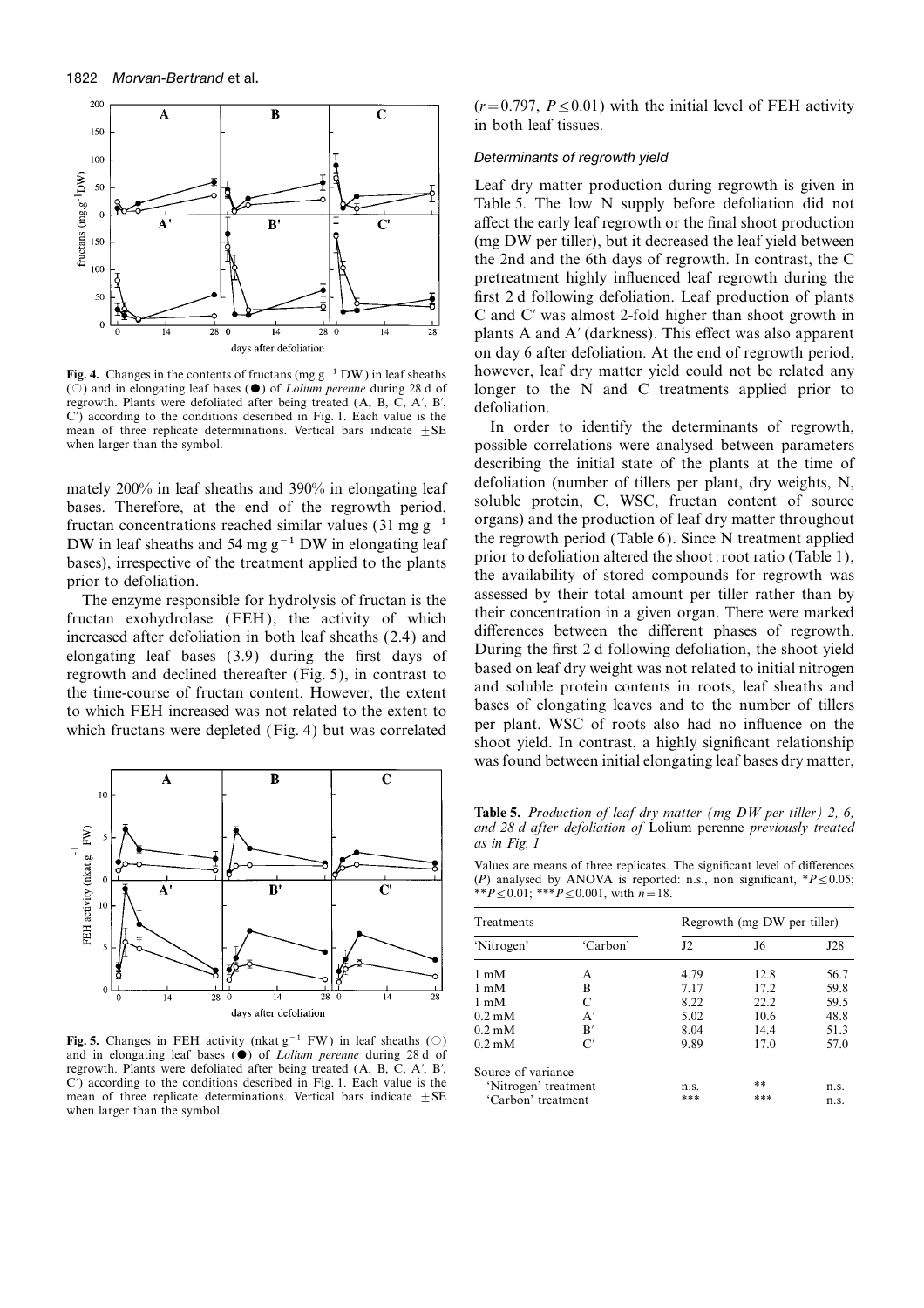**Table 6.** *Correlations between the production of leaf dry matter during regrowth (mg DW per tiller) and (i) the number of tillers per plant, (ii) the amounts of dry matter in the tiller tissues at the time of defoliation, and (iii) the initial concentrations of nitrogen, soluble proteins, carbon, WSC, and fructan (mg per tiller)*

The correlation coefficient of Spearman ranks and the significant level of differences (*P*) are reported: n.s., non significant, \**P*≤0.05; \*\**P*≤0.01; \*\*\**P*≤0.001, with *n*=18.

|                                     | Production of leaf dry matter per tiller |               |               |  |
|-------------------------------------|------------------------------------------|---------------|---------------|--|
|                                     | J2                                       | J6            | J28           |  |
| Initial number of tillers per plant | $-0.239$ n.s.                            | $0.222$ n.s.  | $0.222$ n.s.  |  |
| Initial DW per tiller               |                                          |               |               |  |
| in roots                            | $-0.075$ n.s.                            | $-0.416$ n.s. | $-0.474$ n.s. |  |
| in leaf sheaths                     | $0.414$ n.s.                             | $0.240$ n.s.  | $-0.001$ n.s. |  |
| in elongating leaf bases            | $0.820***$                               | $0.558*$      | $0.281$ n.s.  |  |
| Initial nitrogen per tiller         |                                          |               |               |  |
| in roots                            | $-0.102$ n.s.                            | $-0.034$ n.s. | $-0.255$ n.s. |  |
| in leaf sheaths                     | $-0.026$ n.s.                            | $0.620*$      | $0.536*$      |  |
| in elongating leaf bases            | $-0.245$ n.s.                            | $0.307$ n.s.  | $0.371$ n.s.  |  |
| Initial soluble proteins per tiller |                                          |               |               |  |
| in leaf sheaths                     | $0.195$ n.s.                             | $0.595*$      | $0.659**$     |  |
| in elongating leaf bases            | $0.158$ n.s.                             | $0.672**$     | $0.449$ n.s.  |  |
| Initial carbon per tiller           |                                          |               |               |  |
| in roots                            | $-0.069$ n.s.                            | $-0.418$ n.s. | $-0.445$ n.s. |  |
| in leaft sheaths                    | $0.474$ n.s.                             | $0.245$ n.s.  | $-0.045$ n.s. |  |
| in elongating leaf bases            | $0.853***$                               | $0.536*$      | $0.273$ n.s.  |  |
| Initial WSC per tiller              |                                          |               |               |  |
| in roots                            | $0.435$ n.s.                             | $0.071$ n.s.  | $-0.296$ n.s. |  |
| in leaf sheaths                     | $0.618*$                                 | $0.240$ n.s.  | $-0.066$ n.s. |  |
| in elongating leaf bases            | $0.812***$                               | $0.490*$      | $0.134$ n.s.  |  |
| Initial fructans per tiller         |                                          |               |               |  |
| in roots                            | $0.274$ n.s.                             | $-0.082$ n.s. | $-0.428$ n.s. |  |
| in leaf sheaths                     | $0.604*$                                 | $0.133$ n.s.  | $-0.103$ n.s. |  |
| in elongating leaf bases            | $0.808***$                               | $0.513*$      | $0.116$ n.s.  |  |

be the fructan content of leaf sheaths and of elongating defoliation. leaf bases and the subsequent availability of C reserves.

After 6 d of regrowth, the shoot yield was not related First phase of recovery from defoliation: day 0 to day 2

as well as initial WSC and, more especially, fructan regrowth yield is not only under the control of environcontents of leaf sheaths and elongating leaf bases. mental and nutritional factors during regrowth, but also Therefore, under the conditions of these experiments depended on the initial status of the plants (Ourry *et al*., where plants were grown after defoliation with no limiting 1994, 1996). The present data confirm this to be true for factors such as light, temperature or mineral nutrition, *Lolium perenne* and also demonstrates that dependence the main factor limiting the early regrowth appeared to on C and N reserves varies throughout regrowth after

any longer to the C status of leaf sheaths at the time of<br>devolation. A significant correlation was still apparent correlation was still apparent between leaf dy matter production and initial elongating<br>between leaf dy mat **Discussion**<br>in elongating leaf bases strongly influences shoot yield<br>during the early phase of regrowth (Table 6). This result Manipulating the amount of endogenous  $N$  and  $C$  in is in accordance with the findings of other researchers tissues remaining after defoliation demonstrated that ( Ward and Blaser, 1961; Davidson and Milthorpe, 1966;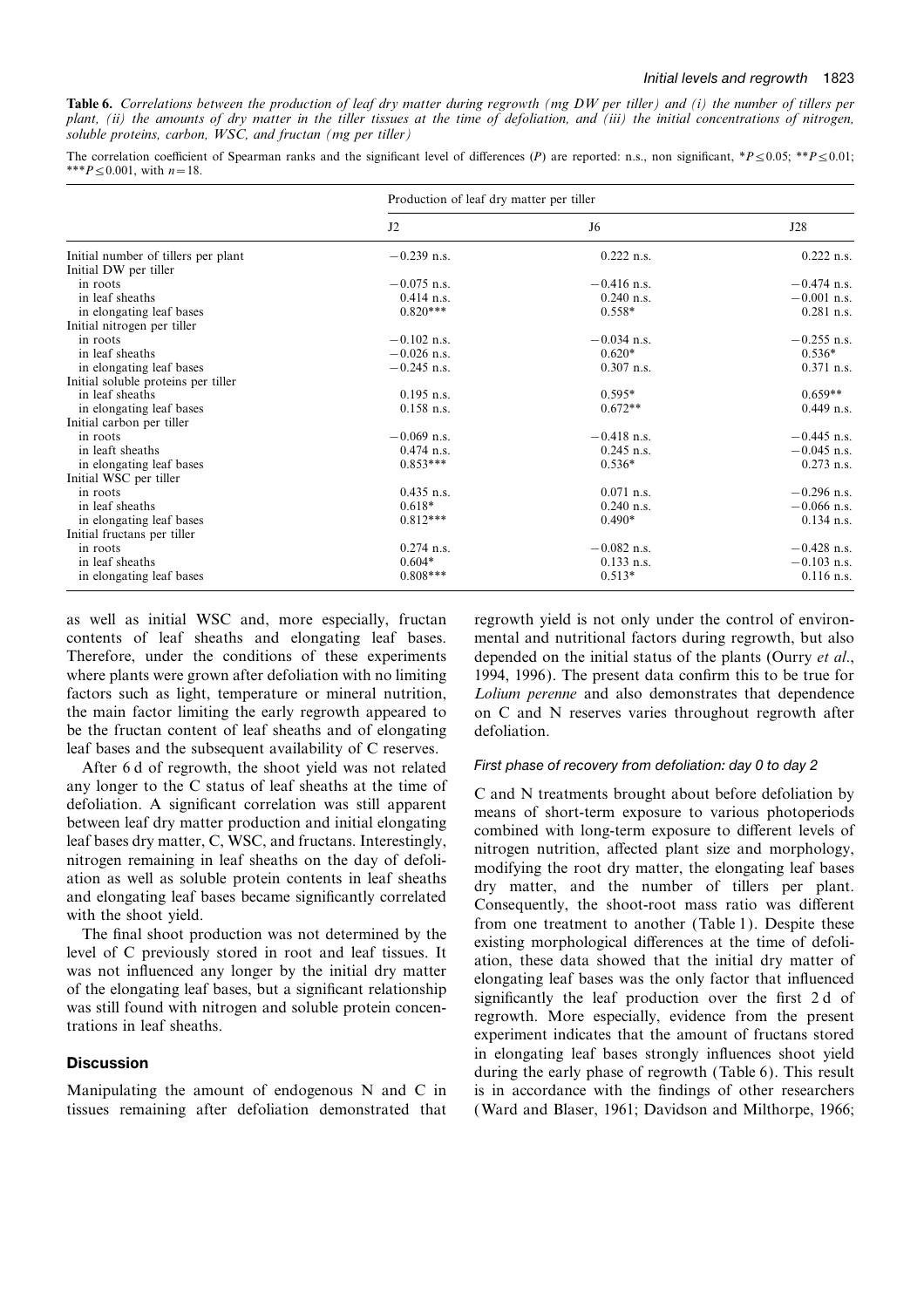showed that when active meristems are present, the pres- hydrates which were already present in the immature ence of high carbohydrate availability in stubble can zone at defoliation is considered to be one of the mechanincrease the rate of refoliation. In the absence of active isms that may facilitate a rapid refoliation, because investmeristems, however, (i.e. in conditions when quiescent ment of C from other sources (sheaths or roots) is meristematic regions have to be activated), high concen- decreased (Schnyder and De Visser, 1999). They also trations of stored carbohydrates do not ensure a faster claim that transient dilution of structural biomass in refoliation rate (Richards and Caldwell, 1985). immature zones may also contribute to leaf recovery by

between the functionally different parts of the stubble. at reduced C costs. In fact, the production of cells with Stubble includes fully expanded leaf materials (sheaths) thinner cell walls after defoliation might partly be a and basal immature parts of expanding leaves. The former consequence of the preferential allocation of carbon from serves as a source of carbon for roots and leaf meristem, fructans to shoot meristems rather than to cell wall while the latter generates the new foliage and is generally synthesis in differentiating cells. considered to behave as a sink for mobilized C. However, Another source of C for regrowth could be provided in *Lolium perenne*, the decrease in fructans in stubble by the sheaths that remained in stubble after defoliation after defoliation was not solely due to the decline of and which were then converted from sink to source status fructans in leaf sheaths. The fructan content of elongating (Volenec, 1986). Accordingly, evidence from the present leaf bases was also depleted. This has also been observed experiment shows that the level of fructans previously for tall fescue (Volenec, 1986). During undisturbed stored in leaf sheaths influenced the shoot yield during growth, fructan synthesis occurred principally in the the first 2 d of regrowth. Moreover, the amount of elongation zone, which is confined to the basal part of fructans degraded in sheaths over the first days of the leaves surrounded by the sheaths of fully developed regrowth was not proportional to their initial contents leaves (Schnyder *et al*., 1988; Spollen and Nelson, 1988). (Fig. 4), suggesting that stored C in the plants was After cell elongation ceased, fructans are hydrolysed and probably always in limiting concentrations to support the probably used for the secondary cell wall deposition regrowth. (Allard and Nelson, 1991). Given that about 80% of the Relatively little is known about the regulation of FEH leaves that emerged from the stubble on the second day activity. Apart from a possible coarse control of FEH at of regrowth was already present before defoliation in the the protein level (Yamamoto and Mino, 1989), FEH whorl of mature sheaths, and that most of the leaf bases activity may also be directly inhibited by sucrose (Marx were newly synthesized (Morvan-Bertrand *et al*., 1999), *et al*., 1997). Indeed, the rapid decrease in sucrose concenit follows that the decrease in fructan concentration tration that occurred in leaf bases and in sheaths of occurring after defoliation in leaf bases could be due to *Lolium perenne* after defoliation (Morvan *et al*., 1997), a decrease in fructan synthesis, an increase in fructan could increase the rate of hydrolysis of fructan by degradation and/or a displacement of fructans from leaf de-inhibition of FEH (Fig. 5). As far as the increase in bases where they have been synthesized to leaf tissues FEH activity of low N plants is concerned, the effect of which are exposed above the cutting level. Steady-state defoliation looked amplified by the effect of nitrogen labelling of all pre-defoliation C, separation of the sink enrichment of the culture solution. However, the maxand source tissues in stubble and carbohydrate analysis imum level of activity did not seem to correlate with the revealed that fructans in leaf bases were not recovered extent of fructan hydrolysis. This could either be attribin emerged tissues (Morvan-Bertrand *et al*., 1999). The uted to the higher depletion of sucrose that might occur present data show that the decline in fructan content was in low N plants or to an unknown signal associated with always associated with the increase of FEH activity (Figs the modification in nitrogen nutrition. 4, 5) indicating a mobilization of fructans as a response In contrast to carbohydrates, no direct relationship was to defoliation. This, together with the positive link found between nitrogen or soluble protein accumulation between rate of refoliation and initial size of fructan pool in source organs and shoot production during the first in leaf bases, strongly suggest that these fructans could 2 d of regrowth (Table 6). This agrees with the results of act as storage carbohydrates, available for early regrowth other experiment which also showed that plant N status after defoliation to sustain cell production and elongation at the time of defoliation was not a determinant of (De Visser *et al*., 1997; Morvan-Bertrand *et al*., 1999). leaf growth production during the first days following

ing of defoliation tolerance. Refoliation, i.e. restoration Nevertheless, plant N status at the time of defoliation of active photosynthesis, is the crucial element of the was an important factor influencing subsequent N mobilplant's response to severe defoliation, reducing the time ization and uptake, assimilation and translocation, i.e. of dependence to stored C resources and allowing a rapid the relative contribution of pre-defoliation and post-

Davies, 1965; Volenec, 1986; Busso *et al.*, 1990), who transition to current photosynthate. Utilization of carbo-Most studies of defoliated grasses do not differentiate sustaining the exposure of photosynthetically active tissue

This finding is of particular interest for an understand- defoliation (Ourry *et al*., 1996; Louahlia *et al*., 1999).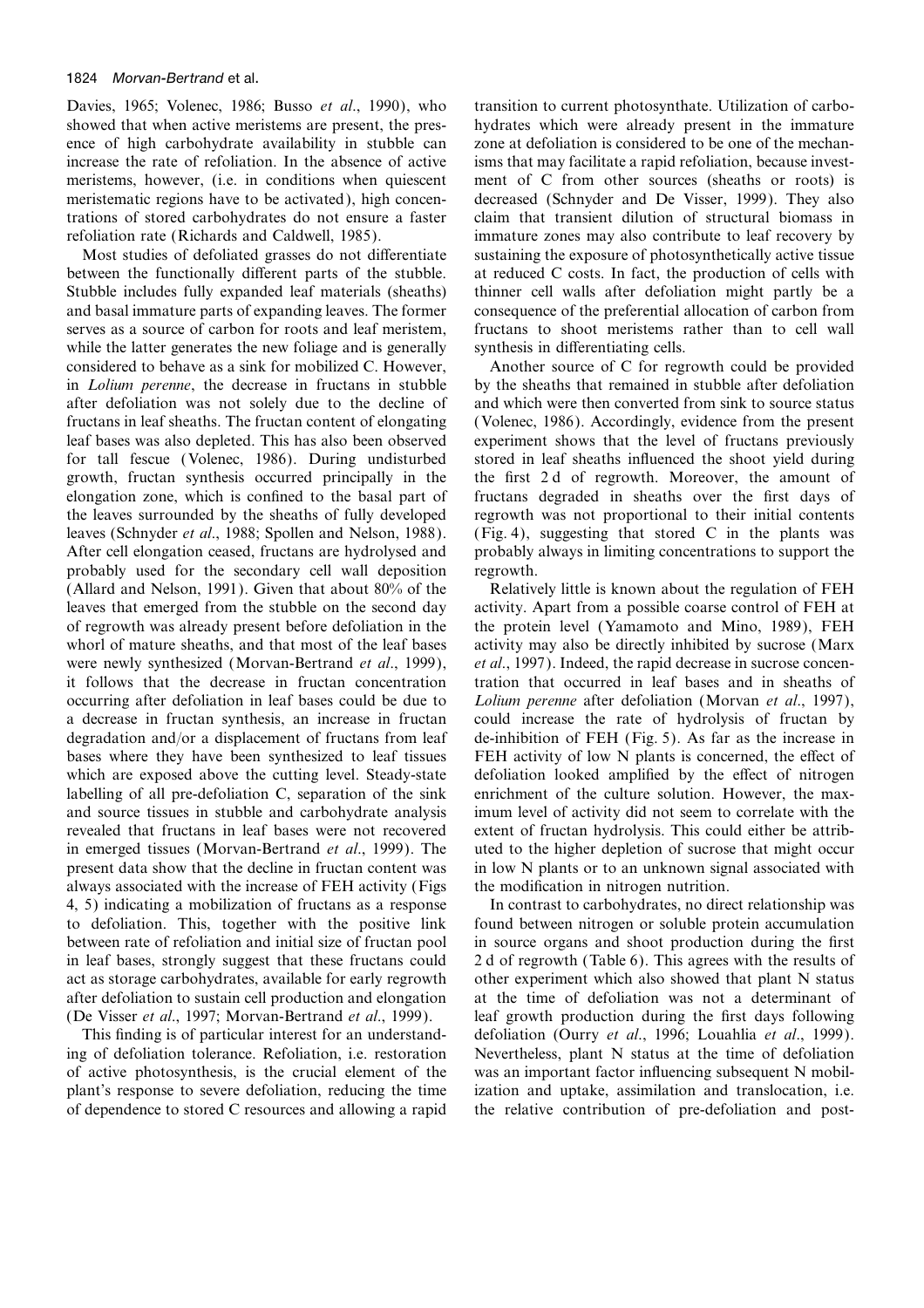lucerne (Ourry *et al.*, 1994), grasses, and more especially for early regrowth. ryegrass, were able to sustain nitrogen uptake and trans- Several factors are likely to influence the roles of location following defoliation for low N plants regrowing mobilized C and N reserves. For example, species-specific in non-limiting N conditions (Macduff *et al*., 1989; responses in the use of N reserves for leaf regrowth have Louahlia *et al*., 1999). This capability presumably com- been found (Thornton *et al*., 1993). The extent of defolipensates for smaller N reserves resulting from the 'low ation might also influence the early production of leaf N' pretreatment as already suggested (Louahlia *et al*., surface, by decreasing and even annihilating the reserves 1999). This compensatory process might be the reason available for new growth (Ryle and Powell, 1975). why significant correlations could not be found between initial N plant status and shoot production during early **Acknowledgements Acknowledgements** 

Soluble protein concentrations usually declined in stub-<br>We wish to thank J Le Saos (University of Caen) for support<br>ble during the first few days following shoot removal and invaluable suggestions and R Simpson (CSIRO, Ca (Ourry *et al.*, 1989). As already reported for other culti-<br>vars of Lolium perenne (Louablia et al. 1999) and due manuscript. vars of *Lolium perenne* (Louahlia *et al.*, 1999) and due to nitrogen limitation prior to defoliation, protein content of the shoot was smaller in low N plants than in high  $N$  References plants. After defoliation and transfer to non-limiting nutrient conditions, protein concentration of low N plants **Alberda TH.** 1957. The effect of cutting, light intensity and increased This could be interpreted as an effect of pitro-<br>temperature on growth and carbohydrate co increased. This could be interpreted as an effect of nitro-<br>
regrass. Plant and Soil 8, 190–230. gen enrichment rather than attributed to defoliation **Allard G, Nelson CJ.** 1991. Photosynthate partitioning in basal<br>*per se*.

After the second day of regrowth, leaf dry matter yield  $\frac{72}{248-254}$ .<br>was no longer related to the initial loyal of opthobydrate **Busso CA, Richards JH, Chatterton NJ.** 1990. Non-structural was no longer related to the initial level of carbohydrate<br>reserves in mature leaf sheaths and was less influenced by<br>the initial C status of the elongating leaf bases than<br>immediately after defoliation (Table 6). This lac immediately after defoliation (Table 6). This lack or **Dankwerts JE, Gordon AJ.** 1987. Long term partitioning, decrease of correlation might be due to the fact that storage and remobilization of <sup>14</sup>C assimilated by *Loliu* decrease of correlation might be due to the fact that storage and remobilization of <sup>14</sup>C assimilated percence correlation by  $\frac{14C}{P}$  assimilated by  $\frac{14C}{P}$  assimilated percence (cv. Melle). Annals of Botany **59**, photosynthesis had become a most important C source<br>for leaf dry matter accumulation (De Visser *et al.*, 1997;<br>*glomerata* following defoliation *Annals of Botany* 30, 173–184. Morvan-Bertrand *et al.*, 1999). Consequently, during the **Davies A.** 1965. Carbohydrate levels and regrowth of perennial second phase of recovery, regrowth became more influ-<br>ryegrass. Journal of Agricultural Science **65** second phase of recovery, regrowth became more influ-<br>enced by the environmental factors that control the<br>**De Visser R, Vianden H, Schnyder H.** 1997. Kinetics and

Between the second and the sixth days following defoli-<br>
ion, leaf production appeared to be limited by nitrogen<br> **Gonzalez B, Boucaud J, Salette J, Langlois J, Duyme M,** 1989. ation, leaf production appeared to be limited by nitrogen **Gonzalez B, Boucaud J, Salette J, Langlois J, Duyme M.** 1989. compounds mobilized from shoot tissues. The final shoot<br>yield after 28 d of regrowth was independent of the initial<br>nitrogen levels. Grass and Forage Science 44, 411–415.<br>Introgen and soluble protein levels of both roots a persisted with the amount of soluble proteins in sheaths perennial herbaceous plants. *Wiscons* at the beginning of regrowth (Table 6). This result could *Experimental Station Bulletin* **80**, 1–128. at the beginning of regrowth (Table 6). This result could<br>be explained by the delay that exists between the transition<br>for C and N from reserve dependence to current assimila-<br>tion for plant growth after defoliation. Indee does not occur at the same time for C and N substrates,  $134, 205-214$ .<br>heing longer for N (4.5.4) than for C (3.4) (De Visser Louahlia S, Macduff JH, Ourry A, Humphreys M, Boucaud J. being longer for N (4.5 d) than for C (3 d) (De Visser<br>et al., 1997). Then, given that the leaf growth zone relied<br>not only on pre-defoliation C, but also on pre-defoliation<br>by contrasting cultivars of Lolium perenne. New N at the beginning of regrowth, it follows that, in these **142,** 441–450.

defoliation N to the production of new foliage. Unlike experimental conditions, C but not N was most limiting

and invaluable suggestions and R Simpson (CSIRO, Canberra,

- 
- *per se*. zones of tall fescue leaf blades. *Plant Physiology* **95,** 663–668.
- **Bradford MM.** 1976. A rapid and sensitive method for the quantitation of microgram quantities of protein was utilising Second phase of recovery from defoliation: day 2 to day 28 quantitation of microgram quantities of protein was utilising<br>the principle of protein–dye binding. *Analytical Biochemistry* 
	-
	-
	-
	-
- enced by the environmental factors that control the **De Visser R, Vianden H, Schnyder H.** 1997. Kinetics and photosynthesis rate (i.e. radiation level, air temperature) than by initial C reserve availability.<br>
than by ini
	-
- Graber IF, Nelson NJ, Luckel WA, Albert WB. 1927. Organic elongating leaf bases while a significant correlation still food reserves in relation to the growth of alfafa and other<br>persisted with the amount of soluble proteins in sheaths perennial herbaceous plants. Wisconsin Agricu
	- fructosyltransferase and invertase activities. *New Phytologist* 134, 205–214.
	-